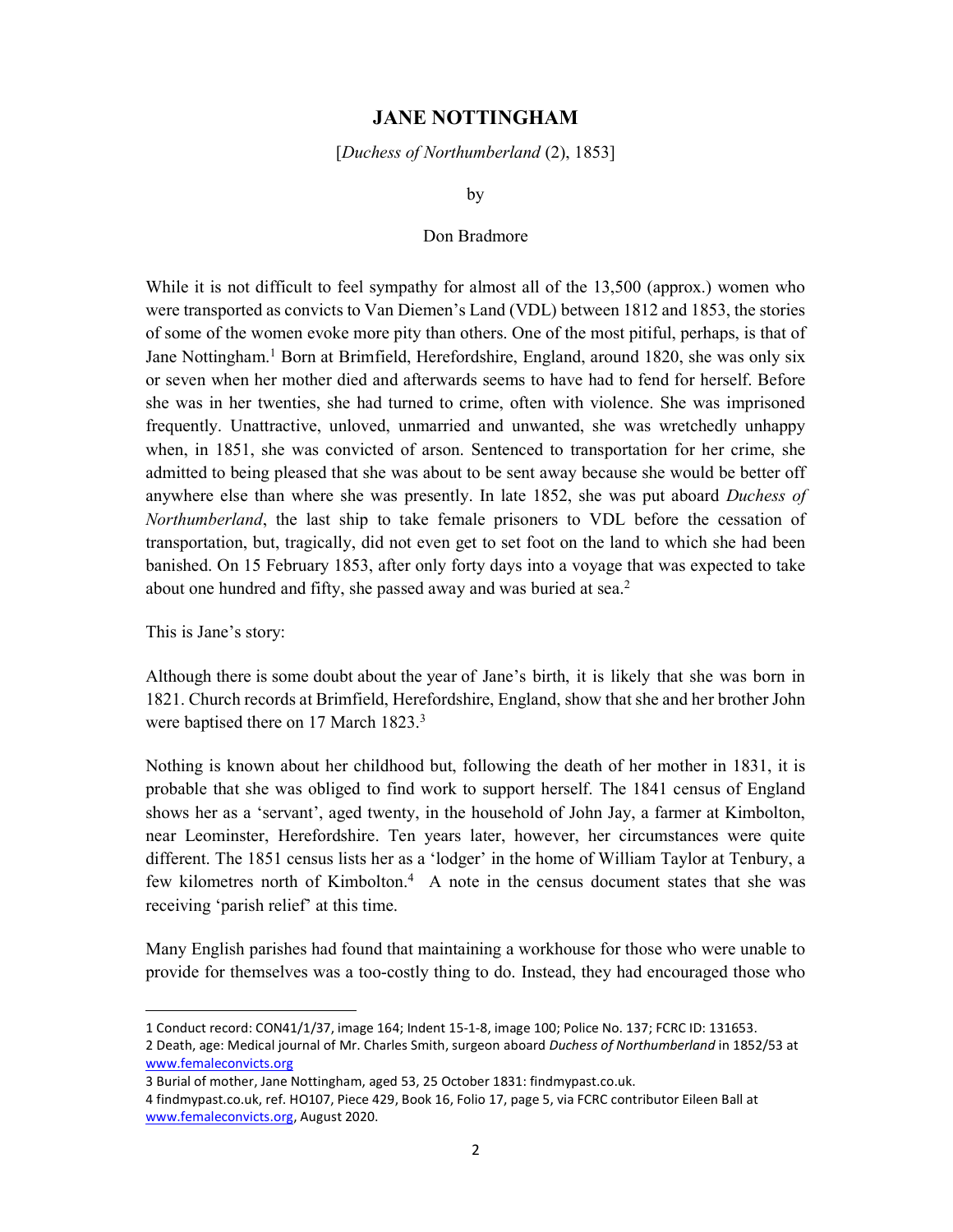were able to live independently in lodgings to do so - and they had instituted a system of 'parish relief'. Commonly, this took the form either of a regular pension or casual payments on an 'asrequired' basis, thus allowing those in need to feed and clothe themselves. Of course, some workhouses had to be maintained for people - the very young, the sick and the elderly, especially - who were not able to live independently.<sup>5</sup>

How much 'parish relief' Jane was getting is unclear but it seems certain that, by 1850, she had been supplementing whatever charity she was given with the proceeds of her criminal activities. By this time, she was already very well known to the police. On 12 June 1850, she was arrested for assaulting Mrs. Elizabeth Lambert, the Assistant Matron of the Tenbury Union Workhouse, the establishment responsible for providing her with her parish relief. As it happens, she had only recently been released from that place after having been incarcerated there for a month on a charge of 'malicious trespass'. There is reason to believe that she had felt that Mrs. Lambert had wronged her in some way during her time there and that, after her release, she had decided to get even with her.<sup>6</sup>

Taken to Birmingham Prison about thirty-seven miles (sixty kms) away to await trial, she was described in the Admissions Register as being twenty-six years old and single, five feet and one inch (155 cms) tall, with a brown complexion, dark brown hair, and grey eyes. She had scars on her left hand and several moles on each arm. She could read imperfectly.<sup>7</sup>

It was also noted in the Register that she had already served a total of twenty-five prison terms and that she had been in custody at fifteen different gaols. Her most recent offence had occurred in April 1850 when she had been committed to Shrewsbury House of Correction for two months after having been found guilty of 'breaking windows'. <sup>8</sup>

At her trial in early July 1850, Jane was convicted of assaulting Mrs. Lambert and sentenced to six months' imprisonment.<sup>9</sup> That experience, however, had taught her nothing. In fact, it might well have exacerbated her anger, frustration and rebelliousness. Less than six months later, she committed the offence that led to her conviction and transportation.

On 30 August 1851, the *Hereford Times* reported that there had been a fire in a hay rick at 'Burford House', the Tenbury property of Captain George Rushout, the Member of Parliament for East Worcestershire. The hay rick was a big one - twenty to twenty-five tons in size – and it had taken the efforts of a large number of people to extinguish the blaze. Suspicion for the fire had soon fallen upon Jane, referred to in the *Hereford Times* article as 'a woman of bad

1

<sup>5</sup> https://www.londonlives.org/static/ParishRelief.jsp

<sup>6</sup> The Tenbury Poor Law Union was formed in 1836 and the workhouse constructed the following year – see http://www.workhouses.org.uk/Tenbury/; Birmingham Prison Register via findmypast.co.uk per FCRC contributor Eileen Ball (see Note 4).

<sup>7</sup> Birmingham Prison Register via findmypast.co.uk per FCRC contributor Eileen Ball (see Note 4).

<sup>8</sup> Breaking windows: Worcestershire Chronicle, 17 April 1850, per Eileen Ball (see Note 4).

<sup>9</sup> Assault: Criminal Register for Worcester Summer Sessions, 1 July 1850 via Ancestry.co.uk, per FCRC contributor Eileen Ball (see Note 4).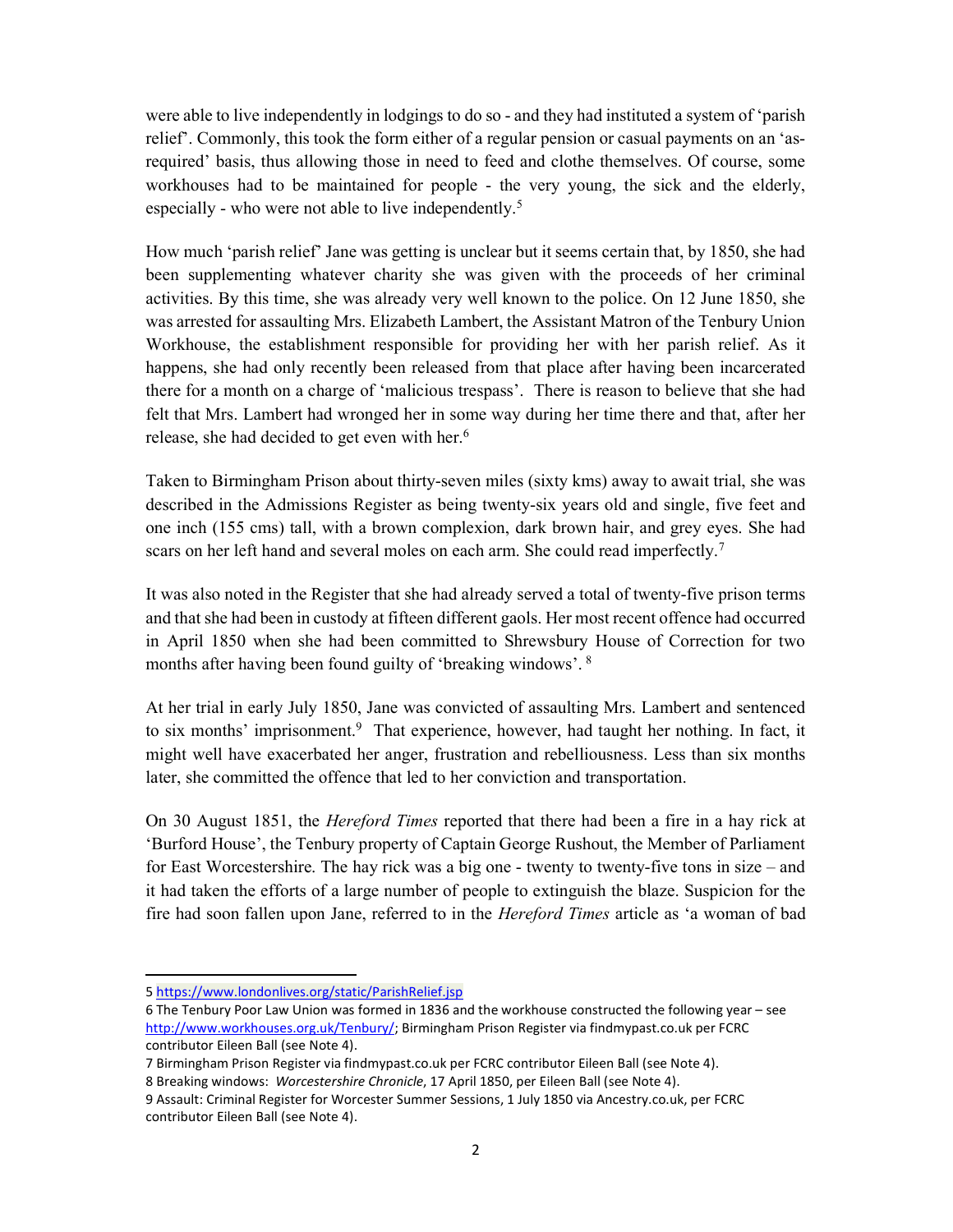character', one who had repeatedly been involved in acts of violence. She had been taken into custody shortly afterwards.<sup>10</sup>

At a committal hearing in the days which followed, Jane had freely admitted that she had set the fire - and she had produced a box of matches to prove it! She said that her only regret was that the hay rick had not burnt to the ground completely. 'It should have done so,' she stated, 'as I set fire to it in enough places.' She then told the authorities that she had done it because she wanted to be arrested. When told that her action could possibly lead to her being transported for life, she answered, 'I would be better off than I am now.' A witness told the hearing that he had heard Jane say that she was going to do something which would cause her to go to prison 'or further off' - and that she had thought that if she were put into prison, and kept there long enough, she might be cured of her 'illness'. Jane had also been heard to say that 'she would do something to Mrs. Hammond and Mrs. Lambert' - the Matron and Assistant Matron of the Tenbury Union Workhouse – and that she trusted that the authorities would 'confine me here for life or that they will send me away to another country for I cannot get a living here'. She had added: 'If they will confine me, I may then prepare myself for another world which I cannot do now'.<sup>11</sup>

At the conclusion of the hearing, Jane was fully committed to trial and held in custody pending a date to be set. In the meantime, the Hereford Times reported that Captain Rushout had rewarded the people – about one hundred and thirty in all – who had helped to save his hay rick by inviting them to 'Burford House' where they had enjoyed his hospitality and had each been presented with a gift of cash varying from two shillings and sixpence to seven shillings and sixpence.<sup>12</sup>

It was to be seven months before Jane's case came to court. Unfortunately, a transcript of the trial, held at the Shrewsbury Assizes, Shrewsbury, Shropshire, on 17 March 1852, has not been located but its outcome has been well documented. As expected, Jane was convicted. She was sentenced to transportation for fifteen years.<sup>13</sup>

On 3 May 1852, she was transferred from Shrewsbury Prison, Shropshire, to Millbank Prison, London, where she joined a number of other female prisoners who were awaiting transportation to VDL.<sup>14</sup> On 16 November 1852, she was put aboard *Duchess of Northumberland* which, with George Mitchell as Master and Charles Smith as Surgeon-superintendent, sailed from Woolwich on 28 November 1852. On board were a total of 219 female convicts - and thirty-four children that they had been given permission to take with them.<sup>15</sup>

-

<sup>10</sup> Precis of Hereford Times article, 30 August 1851, by Eileen Ball (See Note 4); https://en.wikipedia.org/wiki/George\_Rushout,\_3rd\_Baron\_Northwick

<sup>11</sup> Ibid.

<sup>12</sup> findmypas.co.uk per FCRC contributor Eileen Ball (see Note 4).

<sup>13</sup> http://oldbritishnews.com/convicts/index.php/transported\_convicts-17/

<sup>14</sup> findmypas.co.uk per FCRC contributor Eileen Ball (see Note 4).

<sup>15</sup> http://members.iinet.net.au/~perthdps/convicts/shipsTAS.html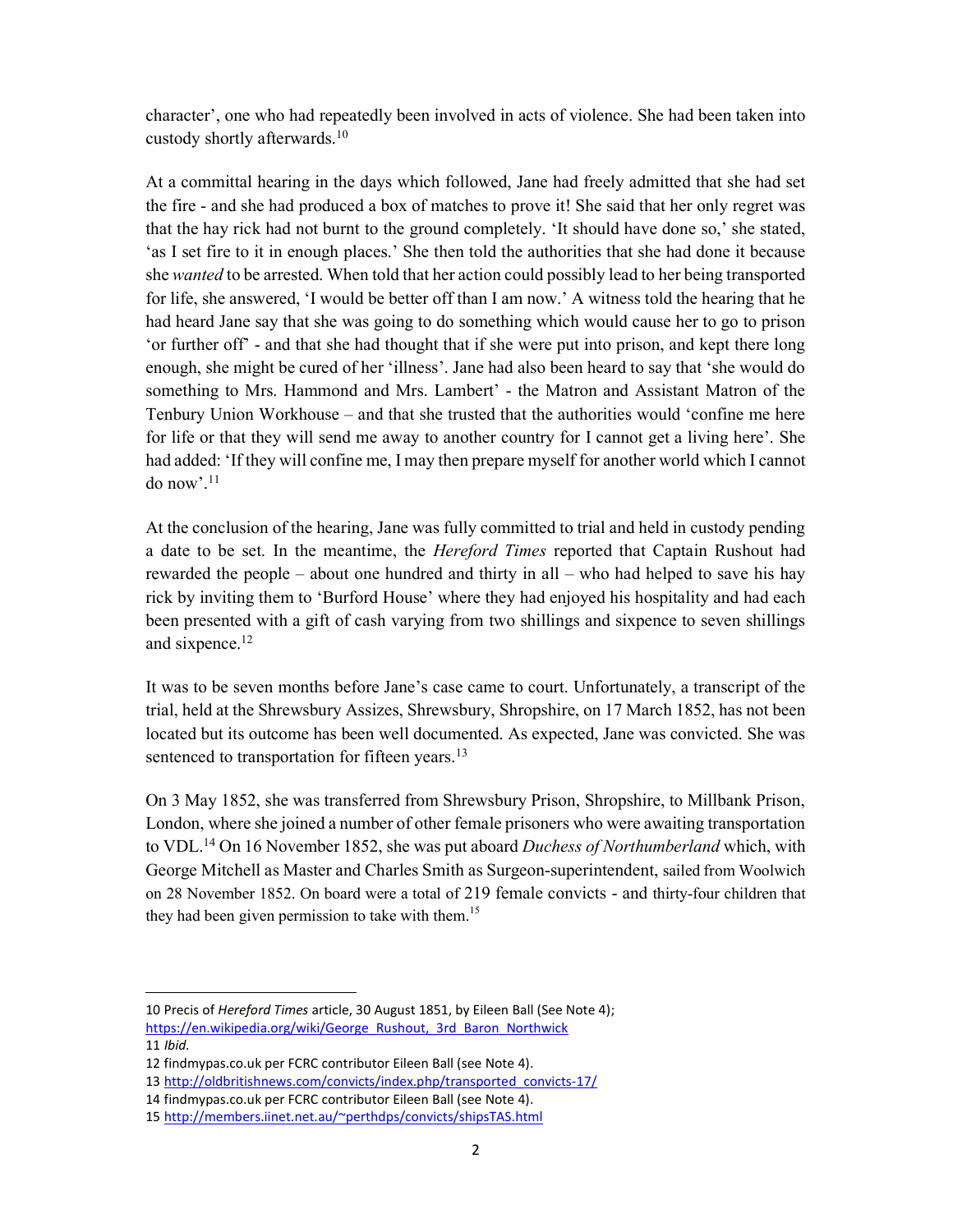Before the ship sailed, Dr. Smith had spoken to the convicts about the perilous position they would be in at sea. Obviously in an attempt to encourage orderly behaviour and self-discipline, he had handed out tracts for them to read, some of which contained accounts of shipwrecks and similar maritime disasters. But reminding the women of the dangers of their present circumstances was not the only form of control on board. Smith had also introduced the women to 'The Box', a place for the solitary confinement of those who committed misdemeanours during the voyage.<sup>16</sup>

Gilbert James Inglis, the purser on *Duchess of Northumberland* on this voyage, described 'The Box' and the way it was used in a diary in which he recorded aspects of shipboard life which he found interesting, strange or amusing. Before the vessel had departed, he had written:

The doctor rather frightened the women into a quieter mood by putting them in mind of the solitary confinement box, which is a box about six feet high by about two feet square just so they can stand upright in it.<sup>17</sup>

Being unable to lie down, sit or even squat in the 'The Box', meant that it was a cruel instrument of punishment but, not altogether surprisingly, Jane spent time in it. Inglis's diary note for 11 January 1853 reads in part:

Jane Nottingham, the ugliest woman I ever saw (her age I believe is 26 but you would take her for fifty), was put in the box for insulting language and disorderly conduct. She has been confined in 29 different jails and I believe her last offence was setting fire to a haystack.<sup>18</sup>

'The ugliest woman I ever saw!' How awful! If Inglis's description of Jane is credible, it is little wonder that she was as angry and difficult as she was! But there is probably another reason for her irritability at this time. She was not well.

In his medical journal, Smith noted later that while most of the women had 'suffered a good deal' from sea-sickness, the number who had been treated for more serious illnesses was 'unusually small, being altogether sixty-one'. Unfortunately, Jane had been one of them. On 15 January 1853, just a few says after her confinement in 'The Box', she had reported ill to Smith, who had admitted her to the ship's hospital and treated her for severe diarrhoea. Sadly, she was never able to leave the hospital again. She passed away a month later.<sup>19</sup> Of her, Smith wrote:

This woman has led a most dissipated and wandering life & has been in 24 different Prisons for various misdemeanours. She is also of a potent and intractable disposition and appears to be at times partially insane … Her present illness has

1

<sup>16</sup>Bellis, G. (2019). 'This looks more like a register of deaths than a journal…, in Royal Museums Greenwich blog, 14 October 2019, at https://www.rmg.co.uk/discover/behind-the-scenes/blog-looks-more-registerdeaths-journal

<sup>17</sup> Ibid; see also Diary of Gilbert Purser on the convict ship Duchess of Northumberland, 1852-1853 (https://collections.rmg.co.uk/archive/objects/505948.html (RMG ID: JOD/150). 18 Ibid

<sup>19</sup> Death: At sea, 14 February 1853 – see: https://discopvery.nationalarchives.gov.uk/details/r/C11542119, medical journal of Duchess of Northumberland, convict ship from 16 November 1852 to 21 April 1853 -Reference: ADM 101/254/1C, accessed 20 July 2020 ; see also: https://www.femaleconvicts.org.au/docs/ships/DuchessOfNorthumberland1853\_SJ.pdf;